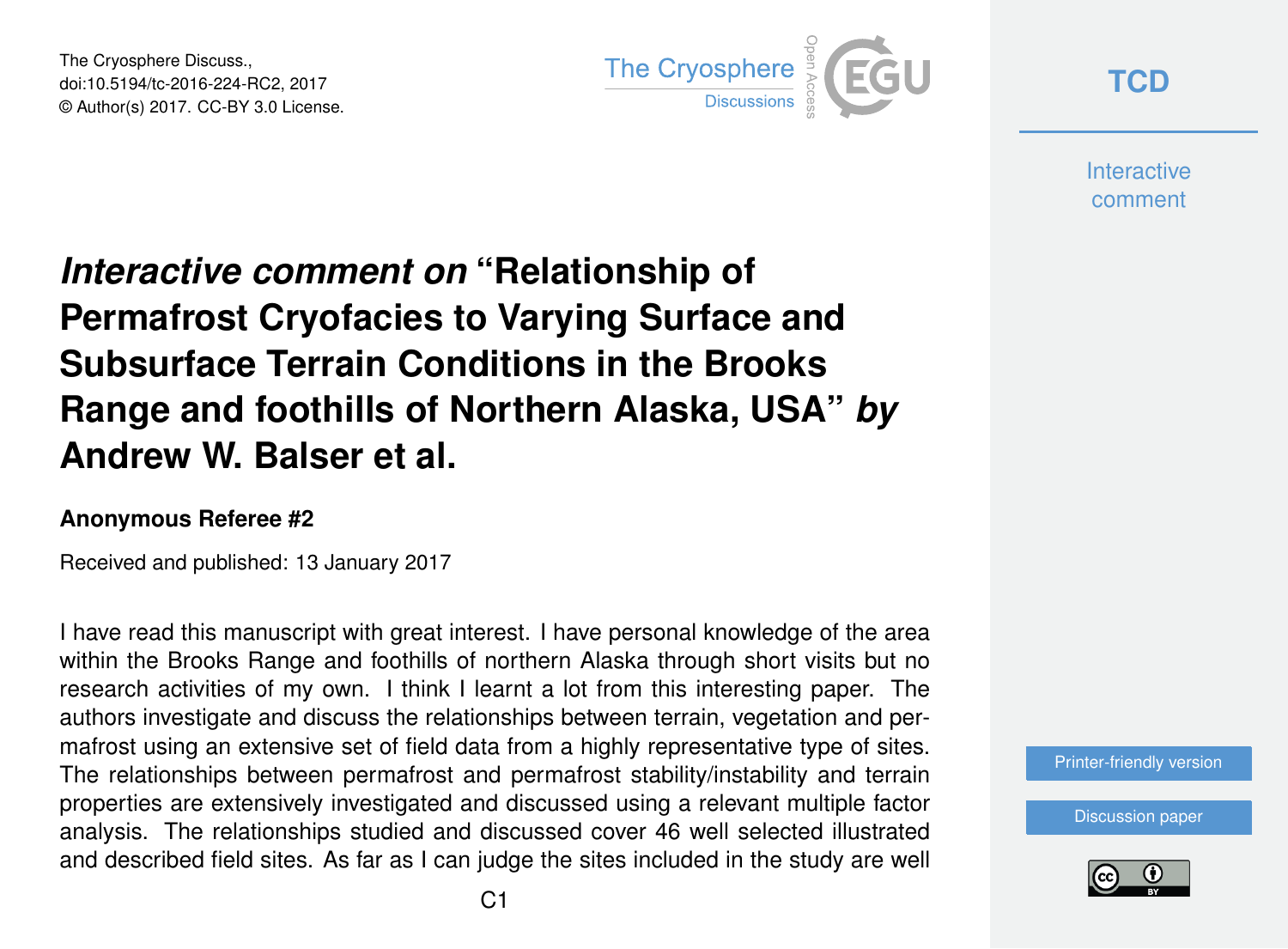selected and they are representative for the area and hence give a good coverage of relationships between terrain, vegetation and permafrost and its processes and status. The discussion of this paper is a nice and valuable contribution to our knowledge about this area in a global change scenario. It is also a contribution that combine parts of field work, modelling, geocryology geomorphology, ecology and climatology etc. in a nice multidisciplinary mix. As far as I can judge the paper and its subject fit well into the CRYOSPHERE Here is my summary comment with respect to the manuscript evaluation criteria; Originality (Novelty): 1 (or 2) The area and the sites chosen together with the multidisciplinary methods are well treated and innovative and this contribution will be read with interest by the scientific community – not only geocryologists. Scientific Quality (Rigour): 1 The aims and research questions are well defined and are treated with an adequate methodology. The results are discussed in a balanced way and the aims and research questions are well met, discussed and relevant conclusions are drawn. Significance (Impact): 1 The result of the study gives new knowledge regarding ground ice type and amount and also the distribution cryostructures in relation with terrain properties and vegetation at landscape and regional scales. The results of the paper clearly contribute to a better understanding of how permafrost and permafrost terrain will response to climate changes. This is highly wanted information especially in the larger regional scale. Presentation Quality: 2 The writing is generally clear. As English is not my mother tongue I have not gone into details regarding the language. The figures and pictures submitted are of high quality 1. Does the paper address relevant scientific questions within the scope of TC? Yes 2. Does the paper present novel concepts, ideas, tools, or data? Yes 3. Are substantial conclusions reached? Yes 4. Are the scientific methods and assumptions valid and clearly outlined? Yes 5. Are the results sufficient to support the interpretations and conclusions? Yes. 6. Is the description of experiments and calculations sufficiently complete and precise to allow their reproduction by fellow scientists (traceability of results)? Yes. 7. Do the authors give proper credit to related work and clearly indicate their own new/original contribution? Yes. 8. Does the title clearly reflect the contents of the paper? Yes 9. Does the ab-

**Interactive** comment

[Printer-friendly version](http://www.the-cryosphere-discuss.net/tc-2016-224/tc-2016-224-RC2-print.pdf)

[Discussion paper](http://www.the-cryosphere-discuss.net/tc-2016-224)